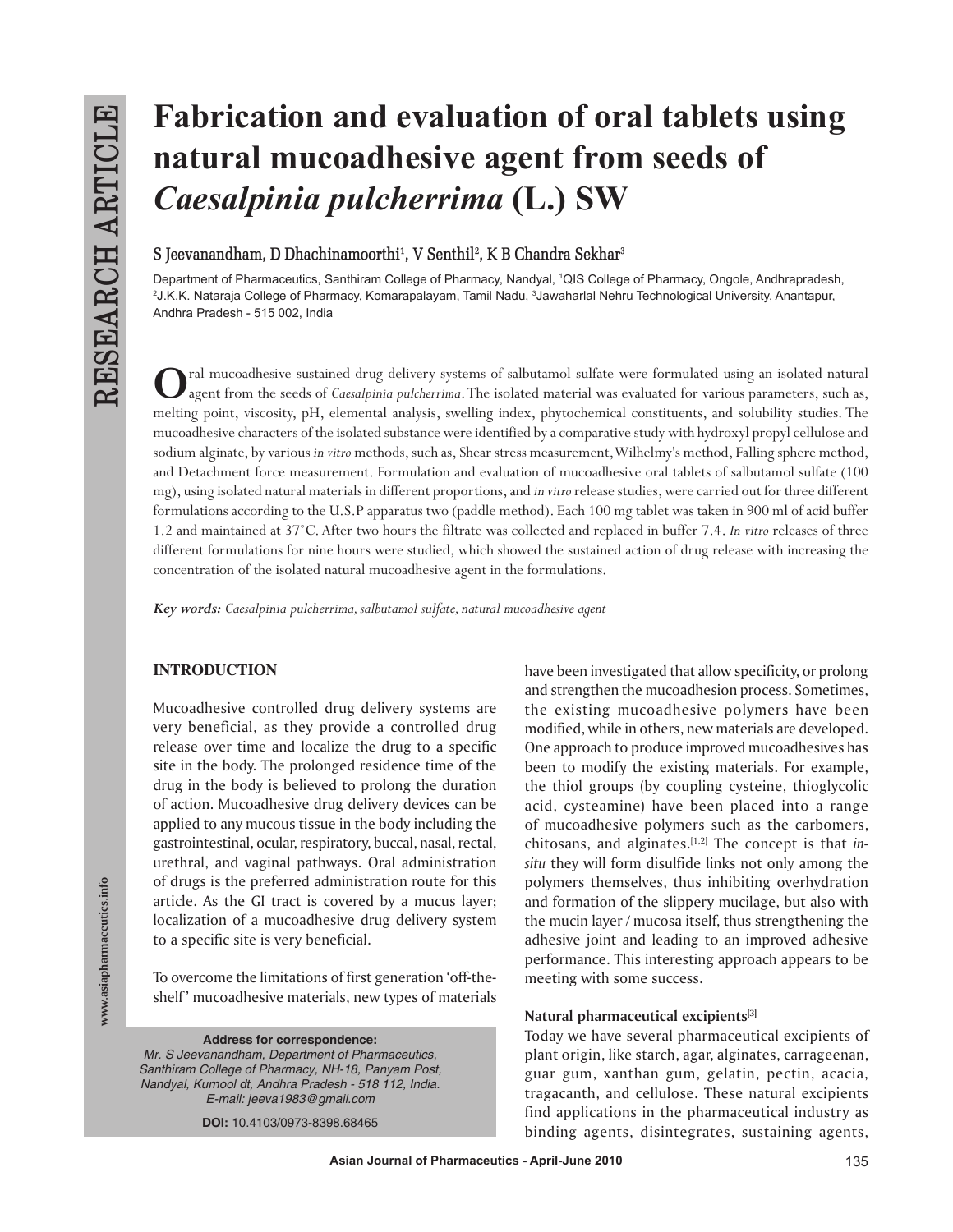protectives, colloids, thickening agents, gelling agents, bases in suppositories, stabilizers, and coating materials. The advantages of natural plant-based excipients include that they are of low cost, natural origin, fairly free from side affects, biocompatible, and bioacceptable, with a renewable source, environmental friendly processing, local availability, better patient tolerance, as well as public acceptance. They improve the national economy by providing inexpensive formulations to people, by using locally available material.

## **Pharmaceutical applications of plant agents**

The plant agents may have a linear or branched structure. They may have acidic, basic or neutral characteristics. Among them the hydrocolloids, with basic characteristics, have limited commercial importance, whereas, acidic and neutral polymers have wide pharmaceutical applications. They are ingredients in dental and other adhesives and are used as bulk laxatives. These hydrophilic polymers are useful as tablet binders, disintegration mediums, emulsifiers, suspending agents, gelling agents, stabilizing agents, thickening agents, and sustaining agents.

Hence, in the present study, a natural mucoadhesive agent from the seeds of *Caesalpinia pulcherrima* has been used as a release modifying agent, for the development of the oral drug delivery of salbutamol sulfate, in the form of oral mucoadhesive tablets.

## **MATERIALS AND METHODS**

## **Materials**

Salbutamol sulfate and Hydroxyl propyl cellulose, were obtained as gift samples from Fourrts India Laboratories Pvt. Ltd., Chennai, India, Sodium alginate was purchased from the Indian Research Products, Chennai, India. Seeds of *Caesalpinia pulcherrima* were collected from the surrounding areas of Erode, Tamilnadu, India. Magnesium stearate, Dicalcium phosphate, Talc, Acetone, and all other chemicals were of Analytical Grade.

#### **Methods**

## *Isolation of the natural mucoadhesive agent[4,5]*

After cleaning the seeds of *caesalpinia pulcherrima* (500 mg), they were soaked separately in distilled water (2500 ml) for 24 hours and then boiled for an hour with stirring, using a mechanical stirrer, at 2000 rpm, and kept aside for the release of the natural agent into the water. The soaked seeds were taken and squeezed using several folds of muslin cloth to separate the marc from the filtrate. Next, an equal quantity of acetone was added to the filtrate, to precipitate the natural mucoadhesive agent, which was then separated by filtration. The marc was not discarded, but was used for multiple extractions, with decreasing quantity of extracting solvent (water) for each successive cycle of extraction (that is 2000, 1500, and 1000 ml of water for the second, third, and fourth extractions, respectively). The second, third, and fourth extracts were pooled and concentrated under vacuum at 40˚C to half the volume, and then the agent was precipitated using acetone. The separated mucoadhesive agent was dried at 40˚C in a hot air oven. The dried mucoadhesive agent was powered, passed through sieve No. 100 and stored in airtight containers at room temperature till further use.

#### **Elemental analysis**

Carbon (C), Hydrogen (H), Nitrogen (N), Sulfur (S) and Oxygen (O) present in the isolated natural mucoadhesive agent was reported from the C and M laboratory, Central Electrochemical Research Institute, Karaikudi, India.

The elements such as Nitrogen (N), Carbon (C), Sulfur (S), and Hydrogen content percentage was analyzed and is shown in the Table 1.

# **Comparative mucoadhesive characterization of natural**

**agent with existing polymers, shear stress measurement[6]** Different concentrations of the mucoadhesive agent solution, such as, 1, 2, and 3%w/v, using hydroxyl propyl cellulose (HPC), Sodium alginate, and a natural isolated mucoadhesive agent from *Caesalpinia Pulcherrima* were prepared. A specified amount of prepared solution was spread on three glass plates. Another clean slide was placed over the first plate and made to spread the polymer solution uniformly in between the two glass plates, by placing 100 g weight on the glass plates.

#### **Wilhelmy's method[9]**

The glass plates were coated by dipping them into a 1%w/v solution of test materials and dried at 60˚C for three hours. One end of a glass rod was tied to a pan in which a beaker was placed. The polymer-coated glass plate was suspended from one end of the rod and made to penetrate the mucus, which was kept in a 50 ml vial. Next this assembly was kept undisturbed. After keeping it for a time interval of 5, 10, 15, and 30 minutes, the water required to pull out the glass plate from the mucus represented the force required to break the mucus-polymer contact against adhesion.

#### **Falling sphere method[7,8]**

A clean burette was taken and filled with 10% mucus solution and fixed in a stainless steel stand. A polymer-coated mustard grain was taken and slowly placed at the top of the mucus layer. The time taken by the grain to cover 50 divisions in the burette was noted, and the values were tabulated.

## **Table 1: Elemental analysis result**

|              | Weight (mg) | C/N ratio |    | Content (%) |
|--------------|-------------|-----------|----|-------------|
| Natural      | 4.6810      | 34.86     | N  | 1.127       |
| Mucoadhesive |             |           | C. | 39.28       |
| Agent (C.P)  |             |           | S  | 0.550       |
|              |             |           | н  | 6.468       |

\*C.P - *caesalpinia pulcherrima*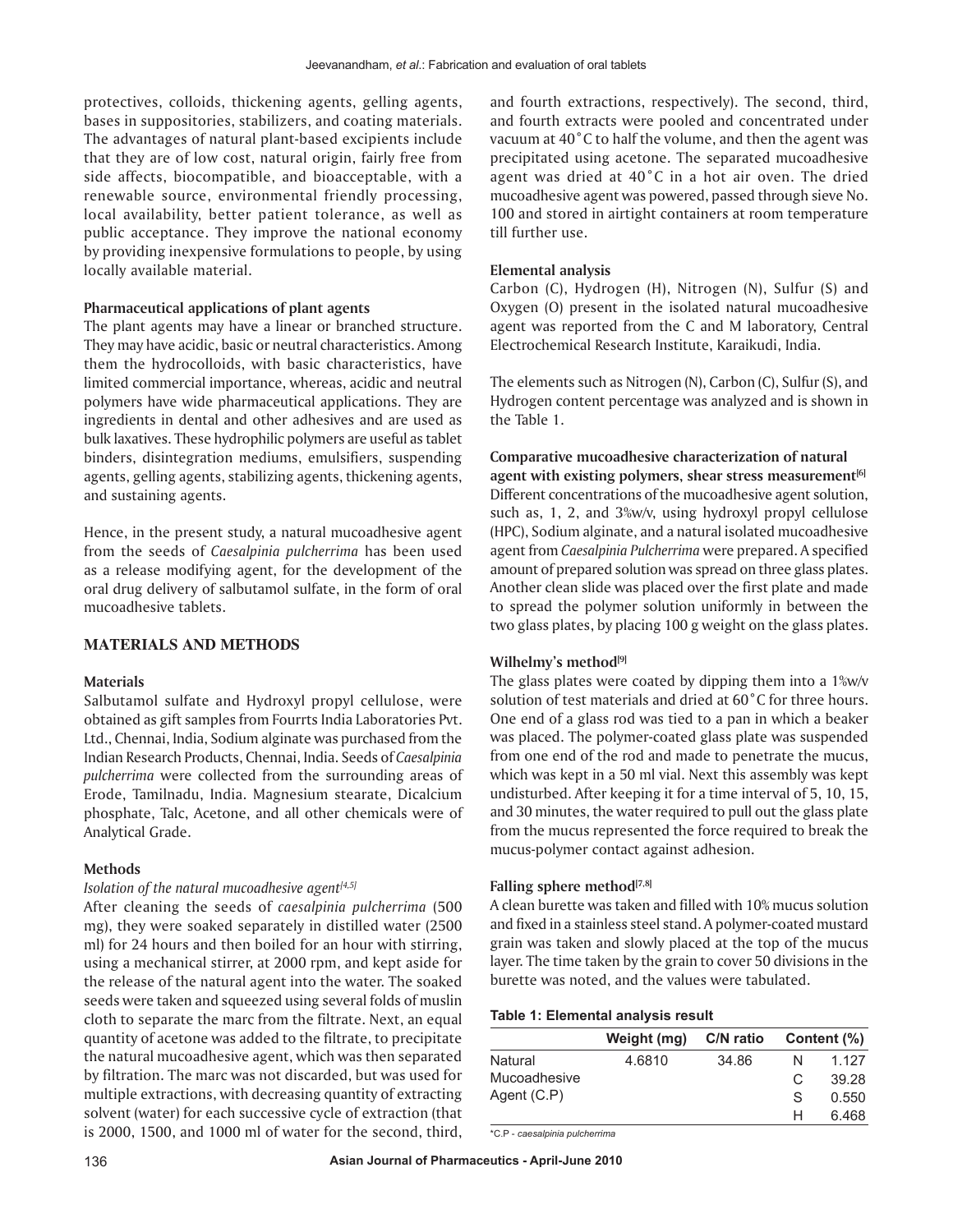#### **Detachment force measurement[6]**

This is the method used to measure the *in vitro* mucoadhesive capacity for different polymers. It is a modified method developed by Martti Marvola,<sup>[6]</sup> to assess the tendency of mucoadhesive materials to adhere to the esophagus. The assembly of this apparatus consists of two glass slides, one modified physical balance, weights, thread, goat intestine, tyrode solution, distilled water, and a beaker to hold the water.

Immediately after slaughter, the intestines were removed from the goat and transported to the laboratory in tyrode solution (g/litre); sodium chloride 8; potassium chloride 0.2; calcium chloride  $2H_2O$  0.134; sodium bicarbonate 1.0; sodium dihydrogen phosphate 0.05, and glucose  $H_2O$  1. During this experiment, the intestine was taken from a specified area, placed on one glass slide, and tied. The glass slide with the intestine was affixed on one side of the floor, below the modified physical balance. The already prepared 200 mg plain polymer tablet was pasted on another glass slide and it was balanced on the assembled physical balance, with a beaker on the other side, which was used to hold the water. Now the balance was calibrated.

### **Recording of adherence**

The plain polymer tablet in the slide was left on the intestine segment slide, lightly pressing the intestine segment with a forceps. The assembly had to be kept undisturbed for a fixed time interval, 5, 10, 15, and 30 minutes. Then water was added slowly, dropwise, to the beaker side. The amount of water required to pull out the tablet from the intestinal segment represents the force required to pull the tablet against the adhesion. The procedure similar to the above-mentioned procedure is repeated for the comparative study among HPC, Sodium alginate, and an isolated natural mucoadhesive agent.

The force in Newton's is calculated by the equation,  $F = 0.00981 W/2$ 

## **Preparation of granules for oral tablets using isolated natural agent[10,11]**

For the preparation of granules, the wet granulation method was used. Accurately weighed quantities of the ingredients were mixed in a glass mortar and the required quantity of warm water was added to the powder mass and mixed thoroughly. The granules were prepared by passing the wet mass through British standard sieve (BSS) No. 16. The wet granules were dried in a hot air oven for 30 minute at 60˚C and then passed through BSS No. 22. Finally, the granules were collected to do the evaluation. Each tablet weight was calculated and finally the required quantity of ingredients was used to prepare the mass, for the granules to formulate sufficient tablets.

With reference to Table 6 the formula for three different formulations by mentioning the proportions of active and inactive Pharma ingredients, which are used for the

formulated tablets.

**Evaluation of blend characteristics of salbutamol sulfate** Characteristics such as Flow property, bulk density, tapped density, Compressibility index, and Hauser's ratio were analyzed for the prepared blend.

## **Formulation and evaluation of oral tablets of salbutamol sulfate**

- 1. Average thickness[12]
- 2. Hardness test $[12]$
- 3. Friability test $[12]$
- 4. Weight variation test[13]
- 5. Drug content uniformity<sup>[13]</sup>
- 6. Determination of surface  $pH[14,15]$
- 7. Water absorption studies $[11,16]$
- 8. Mucoadhesive strength measurement $[6]$

# *In vitro release studies[10,17,18]*

The *in vitro* release studies of salbutamol sulfate oral mucoadhesive tablets were carried out according to the U.S.P apparatus two (paddle method). Tablets of 100 mg were taken in 900 ml of acid buffer 1.2 maintained at 37˚C. After two hours the filtrate was collected and replaced in buffer 7.4. The dissolution medium was rotated at 50 rpm. A sample of 5 ml was withdrawn from the dissolution medium at specific time intervals and an equal volume of medium was replaced immediately. The withdrawn samples were then filtered and suitably diluted. The absorbance of the filtrate was determined at a wavelength of 276 nm against a buffer of pH 7.4 as the blank. The amount of drug present in the filtrate was then determined from the calibration curve and the cumulative percent of drug release was calculated. The same procedure was repeated for three formulations and a comparative study of the three formulations' drug release profiles was shown in the results and the comparative *in vitro* release of all the three formulations are shown graphically in Figure 1.



**Figure 1:** \*Formulation-1 (F1), Formulation-2 (F2), Formulation-3 (F3). *In vitro* release comparative study for three different formulation of Salbutamol sulphate tablet using isolated natural adhesive material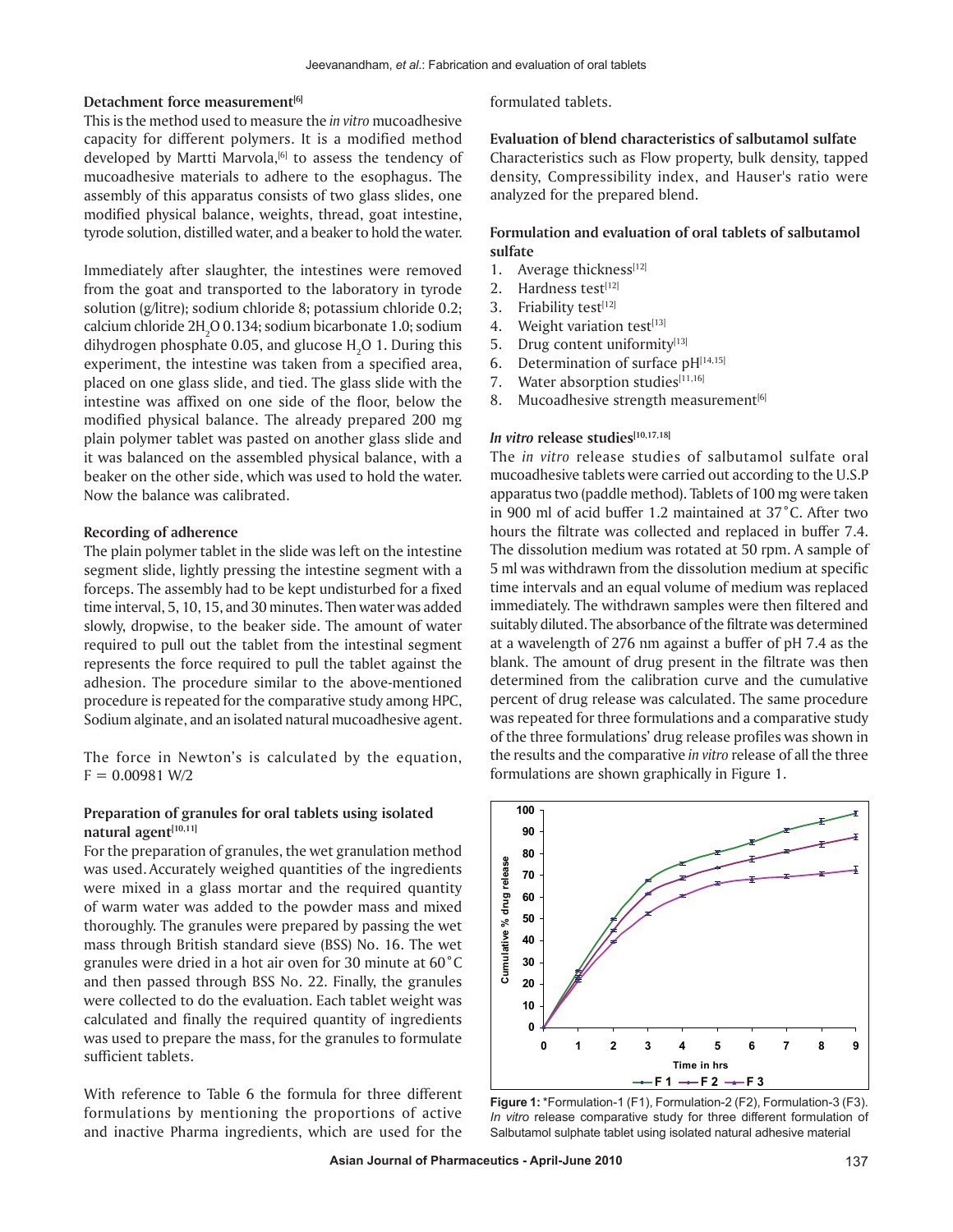## **RESULTS AND DISCUSSIONS**

*Caesalpinia pulcherrima* seeds yielded 12%w/v of natural mucoadhesive agent. The isolated mucoadhesive agent was tested for identification of hydrocolloid, and a positive result was obtained. The purity of the selected mucoadhesive agent was determined by carrying out tests for the presence of different phytoconstituents and the result showed the presence of only carbohydrates. The pH was found to be 6.5, showing that the selected natural mucoadhesive agent might not irritate the epithelium and mucus membrane of the oral route, and was found to be suitable for oral dosage forms. The high water absorption capacity showed that the polymer could form a good bond with oral mucosa in a short duration; if pH was increased the water absorption was reduced. The viscosity studies on 1%w/v solution of isolated natural mucoadhesive agent showed a decrease in viscosity with increase in temperature and the melting point range was also reported. The isolated natural mucoadhesive agent was soluble only in the hot water. The elemental analysis study showed that the isolated natural mucoadhesive agent consists of a certain percentage of carbon, nitrogen, sulfur, and hydrogen.

The observation reveals that the natural and synthetic substances subjected for physical evaluation possess adhesive characteristics. Among these the natural mucoadhesive agent from the seeds of *Caesalpinia pulcherrima* possess considerable adhesiveness in the demonstration by *Shear Stress Measurement*. The natural agent from the seeds of *Caesalpinia pulcherrima* is found to contain more adhesiveness than HPC, but less than sodium alginate, from the comparability of adhesiveness, within 60 minutes [Table 2]. In the *Wilhelmy's Method,* it has been found that 1.5 g of weight was required to detach a 1%w/v coated plate from the mucus gel. Among the synthetic polymers HPC is poor in adhesive character and needs 1.3 to detach the plate, but sodium alginate was found to have a good adhesive character, with 1.6 g, to detach the plate. While we compare these three for the mucoadhesive character the isolated mucoadhesive agent shows a medium adhesiveness toward the mucus gel [Table 3]. In the *Falling* 

*Sphere Method*, the natural mucoadhesive agent from the seeds of *Caesalpinia pulcherrima* was found to contain more considerable adhesiveness than the HPC. Between the synthetic polymers, sodium alginate was found to possess good adhesiveness. The adhesiveness increases with the increase in time and concentration [Table 4]. In case of the *Detachment Force Measurement* the plain tablet of the natural mucoadhesive agent from the seeds of *Caesalpinia pulcherrima* showed a mutual adhesive force toward the intestine in a comparative study, with the synthetic polymers (Sodium alginate and HPC), [Table 5].

The angles of repose of all formulation blends,  $F_1$  to  $F_2$  were in the range of  $32^{\circ}49' \pm 0.480$  to  $35^{\circ}56' \pm 0.560$ . The bulk density, tapped density, compressibility index, and Hauser ratio were found in the range of  $0.3906 - 0.4032$  g/cc,  $0.4464 - 0.4629$  g/cc,  $12.00 - 12.90$ , and  $1.1360 - 1.1490$ , respectively. It reveals that all the formulation blends were having well flow characteristics and flow rates. The thickness of all formulations  $F_1 - F_3$  was in the range of  $2.10 \pm 0.128$ to 2.40 $\pm$ 0.203 mm. The hardness of all formulations F<sub>1</sub> –  $F_3$  was in the range of  $4.8 \pm 0.4$  to  $5.4 \pm 0.5$  kg/sq.cm. The percentage friability of all formulations  $F_1$  to  $F_3$  was in the range of 2.23 to 4.10%. The percentage weight variation for all formulations  $F_1$  to  $F_2$  was in the range of 2.28 to 3.67%. The percentage of drug content for all formulations  $F<sub>1</sub>$  to F<sub>2</sub> was in the range of  $97.1 \pm 1.46$  to  $99.3 \pm 1.50$  %. Surface pH of all the formulations was in the range of  $7.2 \pm 0.20$  to 7.8 $\pm$ 0.40. Swelling index was high 14.5106 $\pm$ 0.19 for the F<sub>2</sub> formulation after four hours and low,  $2.6081 \pm 0.15$ , for the  $F_1$  formulation. On different time intervals and based on the quantity of the natural mucoadhesive agent in the formulation, the swelling index might increase, to control the drug release from the dosage form. The mucoadhesive strength of all the formulations  $F_1$  to  $F_3$  was found to be in the range of  $20.4 \pm 0.21$  g to  $31.3 \pm 0.28$  g. Due to a higher concentration of the isolated natural mucoadhesive agent in  $F_{3}$  it showed more mucoadhesive strength than  $F_{1}$  and  $F_{2}$ .

The *in vitro* release profile of all the formulations was studied for about nine hours. This study was found to have very good

| Name of the polymer        | Concentrations (%w/v) | Weight required to detach glass plate (g)<br>At the time intervals $(n = 6)$ |             |                   |  |
|----------------------------|-----------------------|------------------------------------------------------------------------------|-------------|-------------------|--|
|                            |                       | 15 minutes                                                                   | 30 minutes  | 60 minutes        |  |
| Hydroxy propyl cellulose   |                       | 137.08±0.20                                                                  | 156.16±0.43 | 196.61±0.96       |  |
|                            | 2                     | 169.64±1.67                                                                  | 189.89±1.50 | $232.13 \pm 1.49$ |  |
|                            | 3                     | $192.50 \pm 0.43$                                                            | 219.18±1.81 | 255.36±0.09       |  |
| Sodium alginate            |                       | 163.90±0.76                                                                  | 185.32±0.45 | 232.90±2.04       |  |
|                            | 2                     | 206.12±0.83                                                                  | 223.26±3.72 | 272.92±0.04       |  |
|                            | 3                     | $231.77 \pm 2.11$                                                            | 241.65±2.87 | 294.62±0.89       |  |
| Natural mucoadhesive agent |                       | $141.37 \pm 1.37$                                                            | 163.38±1.86 | 203.02±2.06       |  |
|                            | 2                     | $192.23 \pm 1.69$                                                            | 210.66±2.37 | 261.76±2.06       |  |
|                            | 3                     | 206.92±2.86                                                                  | 240.00±0.58 | 284.39±3.35       |  |

**Table 2: Shear stress measurement**

\*n – Standard deviation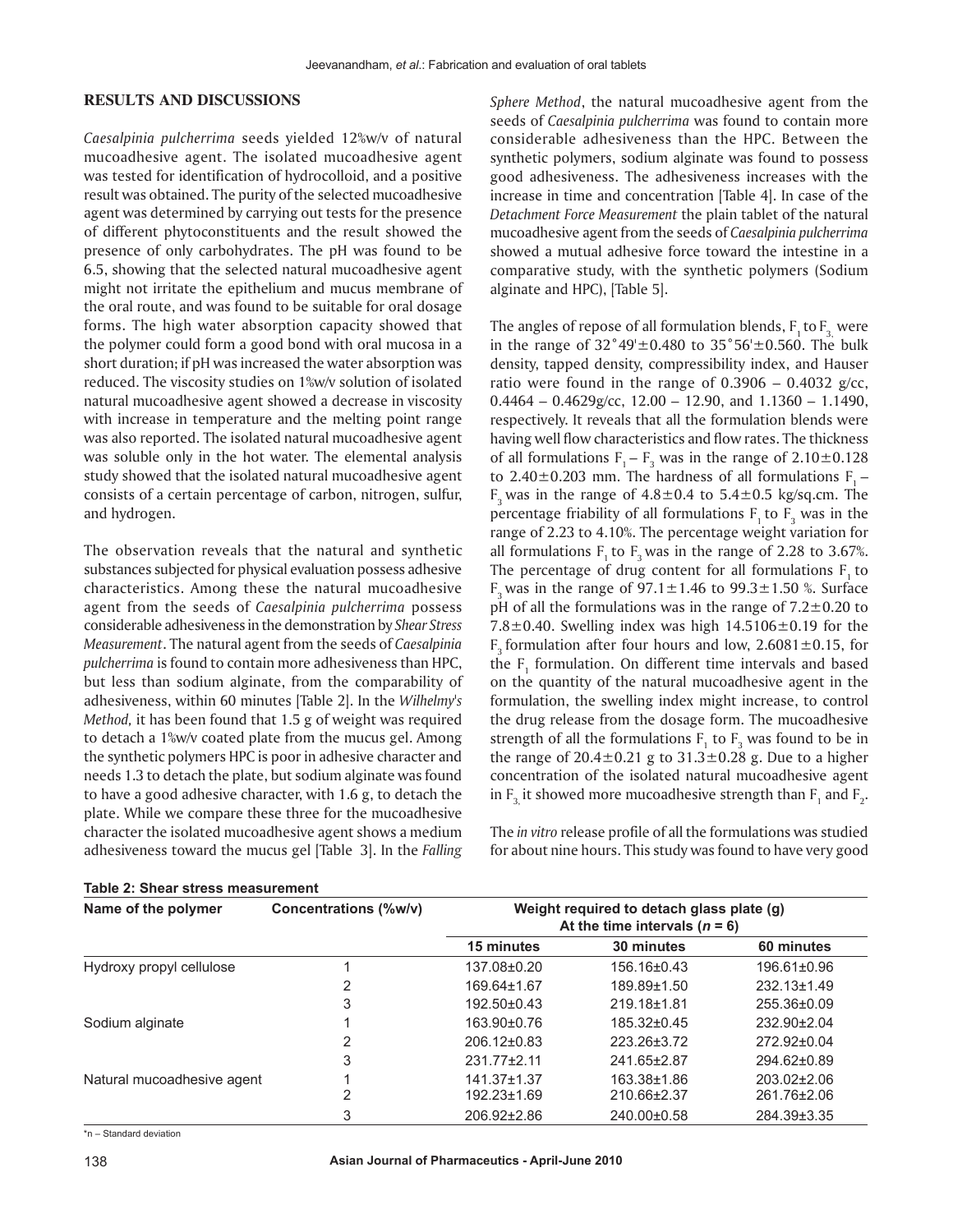| Table 3: Wilhelmy's method <sup>[9]</sup> |  |
|-------------------------------------------|--|
|-------------------------------------------|--|

| Name of the polymer<br>(1%w/v) solution |      | Weight required to detach (g)<br>at the time intervals |      |      |  |
|-----------------------------------------|------|--------------------------------------------------------|------|------|--|
|                                         |      | 5 min 10 min 15 min 30 min                             |      |      |  |
| Hydroxy propyl cellulose                | 0.60 | 0.90                                                   | 1.15 | 1.30 |  |
| Sodium alginate                         | 0.85 | 1.30                                                   | 1.45 | 1.60 |  |
| Natural mucoadhesive agent              | 0.70 | 1.10                                                   | 1.25 | 1.50 |  |

#### **Table 4: Falling sphere method**

| Name of the sample         | Concentration<br>$\%$ w/v | Average<br>time taken<br>(seconds) |
|----------------------------|---------------------------|------------------------------------|
| Hydroxy propyl cellulose   | 0.5                       | 9.20                               |
|                            | 1.0                       | 9.50                               |
|                            | 3.0                       | 10.20                              |
| Sodium alginate            | 0.5                       | 10.23                              |
|                            | 1.0                       | 10.42                              |
|                            | 3.0                       | 10.55                              |
| Natural mucoadhesive agent | 0.5                       | 9.57                               |
|                            | 1.0                       | 10.22                              |
|                            | 3.0                       | 10.50                              |

#### **Table 5: Detachment force measurement**

| Name of the        | Contact | $n = 6$                                     |                 |  |
|--------------------|---------|---------------------------------------------|-----------------|--|
| polymer            | time    | Weight<br>required (gram) deviation $(\pm)$ | <b>Standard</b> |  |
| <b>HPC</b>         | 5       | 10.5                                        | 1.5             |  |
|                    | 10      | 19.5                                        | 3.5             |  |
|                    | 15      | 26.5                                        | 1.5             |  |
|                    | 30      | 29.5                                        | 1.5             |  |
| Sodium alginate    | 5       | 57.7                                        | 4.0             |  |
|                    | 10      | 100.8                                       | 1.0             |  |
|                    | 15      | 113.5                                       | 2.5             |  |
|                    | 30      | 139.4                                       | 1.0             |  |
| Natural            | 5       | 23.5                                        | 1.5             |  |
| mucoadhesive agent | 10      | 73.5                                        | 1.3             |  |
|                    | 15      | 96.6                                        | 3.5             |  |
|                    | 30      | 108.3                                       | 1.5             |  |

\**n*-Standard deviation

| Ingredients                |    | Quantity per tablet (mg) |                   |  |
|----------------------------|----|--------------------------|-------------------|--|
|                            | F, |                          | $\mathsf{F}_{_3}$ |  |
| Natural mucoadhesive agent | 25 | 50                       | 75                |  |
| Dicalcium phosphate        | 69 | 44                       | 19                |  |
| Salbutamol sulphate        | 4  | 4                        | 4                 |  |
| Magnesium stearate         |    |                          |                   |  |
| Talc                       |    |                          |                   |  |
| *F-Formulation             |    |                          |                   |  |

sustaining efficacy with cumulative percent release, laying F<sub>1</sub> - 98.64  $\pm$  1.06 % (in 9 hours), F<sub>2</sub> - 87.72  $\pm$  1.42 % (in 9 hours), and  $F_3$ -72.69 $\pm$ 1.68 % (in 9 hours). The comparative releases of all formulations showed the improvement in sustaining the property of drug release, while increasing the natural

mucoadhesive agent concentration in the formulations.  $F_3$ showed better sustaining action than  $\mathsf{F}_1$  and  $\mathsf{F}_2$ , which showed the increasing concentration of natural mucoadhesive agent controls the drug release.

*In vitro* release comparative study for three different formulations of the Salbutamol sulfate tablet using isolated natural adhesive material

## **CONCLUSION**

From the above-mentioned results it can be concluded that the formulation of oral tablets using salbutamol sulfate as a model drug, with an isolated natural mucoadhesive agent, from the seeds of *Caesalpinia Pulcherrima,* at different ratios, as one of the excipients, the *in vitro* release of three different formulations were studied, which showed sustained action of drug release with an increase in the concentration of the isolated natural mucoadhesive agent. At present, stability studies are going on, but this research has been conducted to utilize the mucoadhesive action of the isolated natural agent.

## **REFERENCES**

- 1. Bernkop Schnurch A, Scholler S, Biebel RG. Development of controlled release systems based on thiolated polymers. J Control Rel 2000;66: 39-48.
- 2. Bernkop-Schnürch A, Kast CE, Richter MF. Improvement in the mucoadhesive properties of alginate by the covalent attachment of cysteine. J Control Release 2001;71:277-85.
- 3. Wade A, Weller PJ. In: Handbook of Pharmaceutical Excipients. 11th ed. London: The Pharmaceutical Press; 1994. P. 426-8.
- 4. Baveja SK, Rao KV, Arora J. Examination of natural gums and mucilages as sustaining materials in tablet dosage forms. Indian J Pharma Sci 1988;50:89-92.
- 5. Khanna M, Nandi RC, Singh S, Jain GK, Sarin JP. Standardization of pure isapgol (plantago ovata) mucilage for pharmaceutical use. Indian J Pharma Sci 1988;50:238-40.
- 6. Madhusudan Rao Y, Vani G, Bala Ramesha Chary R. Design and evaluation of mucoadhesive drug delivery systems. Indian Drugs 1999;35:558-65.
- 7. Teng CL, Ho NF. Mechanistic studies in the simultaneous flow and adsorption of polymer-coated latex particles on intestinal mucus I: Methods and physical model development. J Control Release 1987;6:133-49.
- 8. Ranga Rao KV, Buri P. A novel *in situ* method to test polymers and coated microparticles for bioadhesion. Int J Pharm 1989;52:265-70.
- 9. Smart JD, Kellaway IW, Worthington HE. An *in vitro* investigation of mucosa-adhesive materials for use in controlled drug delivery. J Pharmcol 1984;36:295-9.
- 10. Bakkireddy M, Philips Kishore N, Venkata Rao J, Prasanna Y. Formulation and evaluation of controlled release mucoadhesive tablets of salbutamol sulfate. Indian Pharmacist 2004;13:61-4.
- 11. Agarwal D, Ahuja A. Preperation and evaluation of mucoadhesive buccal tablets of hydralazine hydrochloride. Ind J Phar Sci 1997;59:135-41.
- 12. Lachman L, Berman HL, Kanig JL. The theory and Practice and industrial pharmacy. 3rd Ed. 1990. p. 296-302.
- 13. Indian Pharmacopoeia, Weight variation test, Drug content uniformity. Vol. 2. Indian Government; 1996. p. 734-6.
- 14. Khurana R, Ahuja A, Khar R K, Ali J. Preparation and evaluation of buccoadhesive tablets of miconazoic nitrate. Eastern Pharmacist 2001;54:117-9.